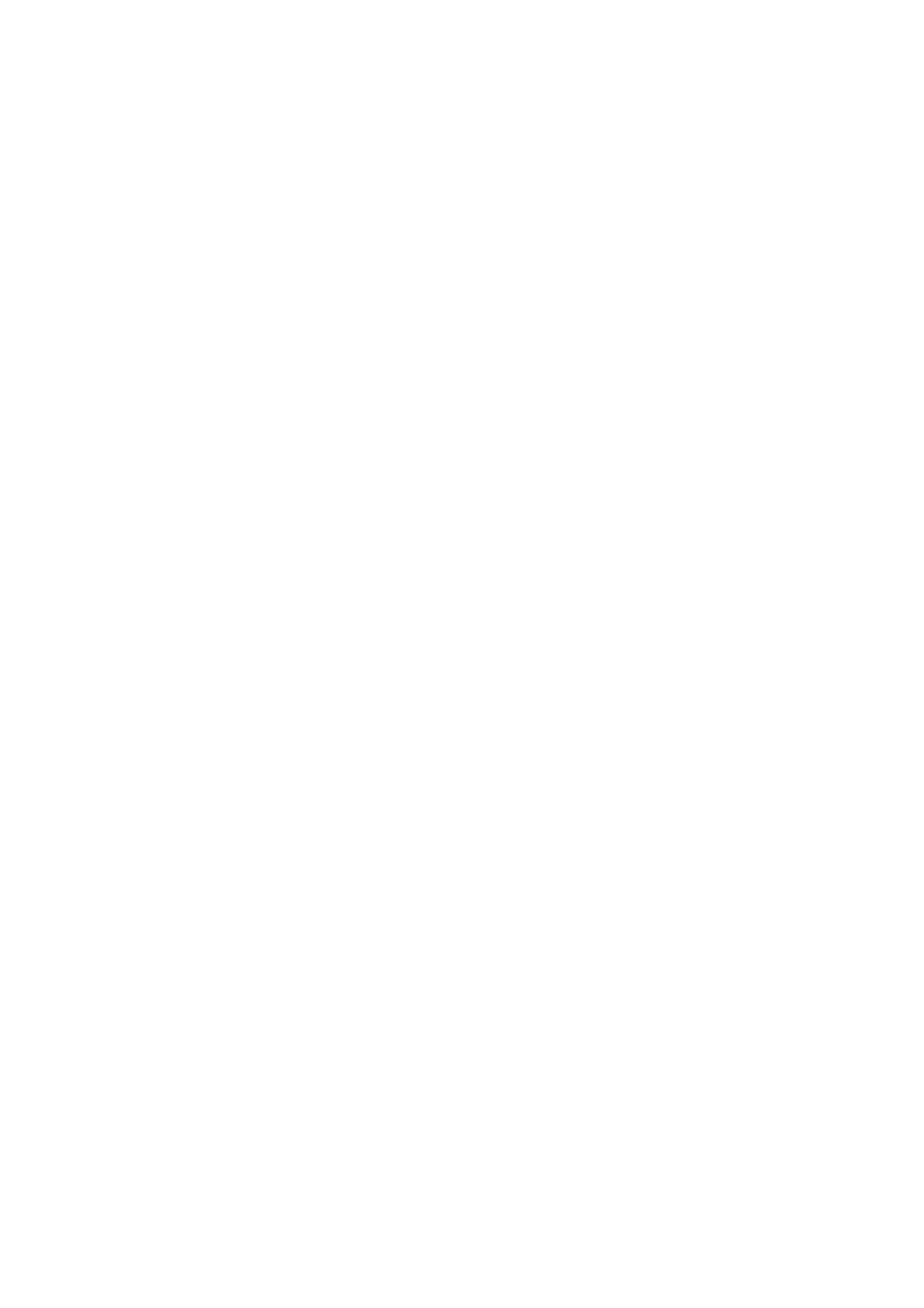

# *Number* 33 *of* 2017

# **DIPLOMATIC RELATIONS (MISCELLANEOUS PROVISIONS) ACT 2017**

# **CONTENTS**

## [PART 1](#page-4-0)

P[RELIMINARY](#page-4-7) AND GENERAL

### Section

- 1. [Short title](#page-4-6)
- 2. [Definition](#page-4-5)
- 3. [Repeal](#page-4-4)

### [PART 2](#page-4-3)

A[MENDMENT](#page-4-2) OF ACT OF 1967

- 4. [Amendment of section 39 of Act of 1967](#page-4-1)
- 5. [Amendment of section 40 of Act of 1967](#page-5-1)
- 6. [Amendment of section 42A of Act of 1967](#page-5-0)
- 7. [Amendment of section 43 of Act of 1967](#page-6-0)
- 8. [Amendment of section 50 of Act of 1967](#page-7-3)

### [PART 3](#page-7-2)

CITIZENSHIP, I[MMIGRATION](#page-7-1) AND EMPLOYMENT MATTERS

- 9. [Amendment of Irish Nationality and Citizenship Act 1956](#page-7-0)
- 10. [Amendment of Immigration Act 2004](#page-8-0)
- 11. [Amendment of Employment Permits Act 2003](#page-9-0)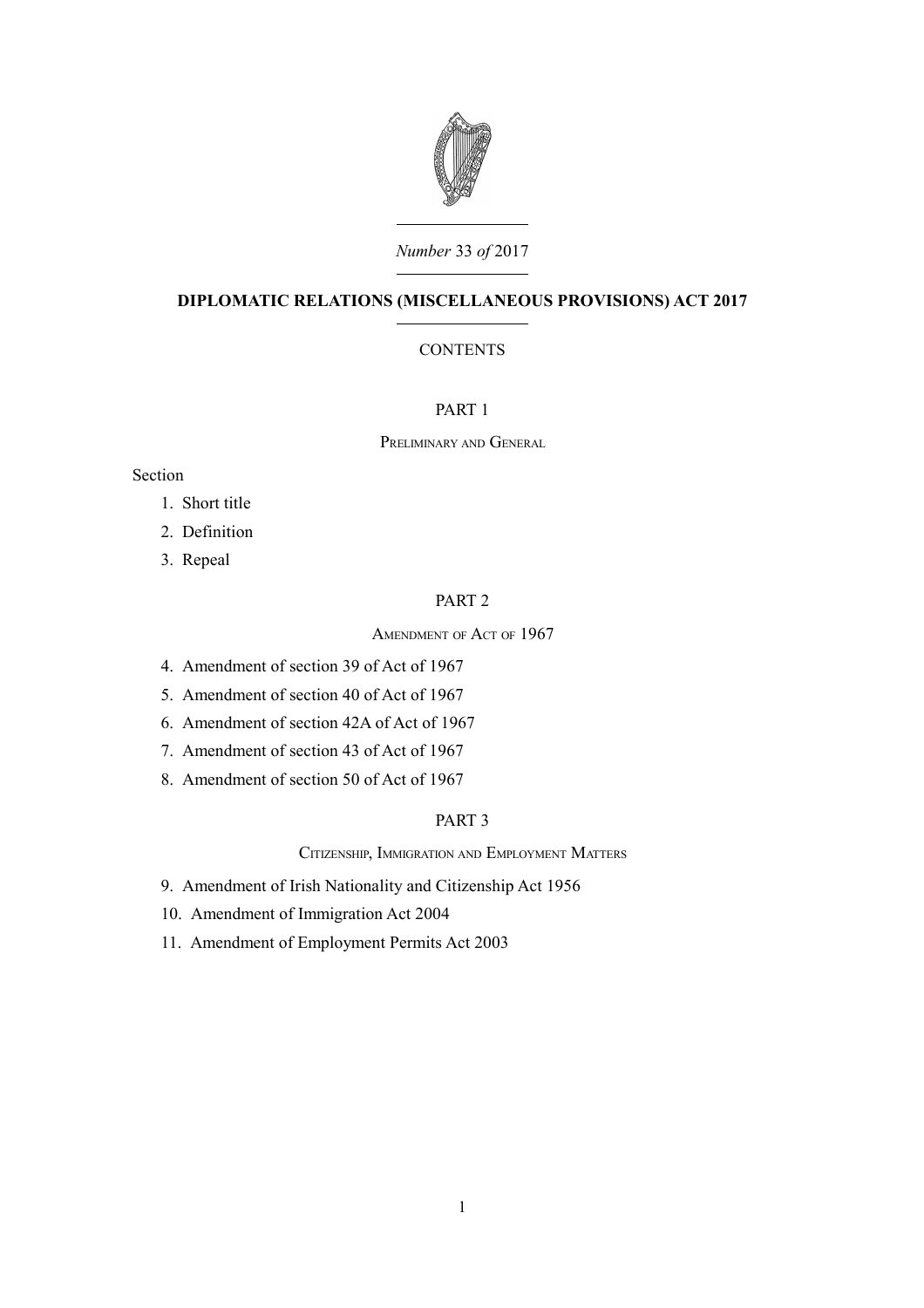### ACTS REFERRED TO

Aviation (Preclearance) Act 2009 (No. 16)

Diplomatic Relations and Immunities (Amendment) Act 2006 (No. 10)

Diplomatic Relations and Immunities Act 1967 (No. 8)

Employment Permits (Amendment) Act 2014 (No. 26)

Employment Permits Act 2003 (No. 7)

Immigration Act 2004 (No. 1)

Irish Nationality and Citizenship Act 1956 (No. 26)

Irish Nationality and Citizenship Act 2001 (No. 15)

Irish Nationality and Citizenship Act 2004 (No. 38)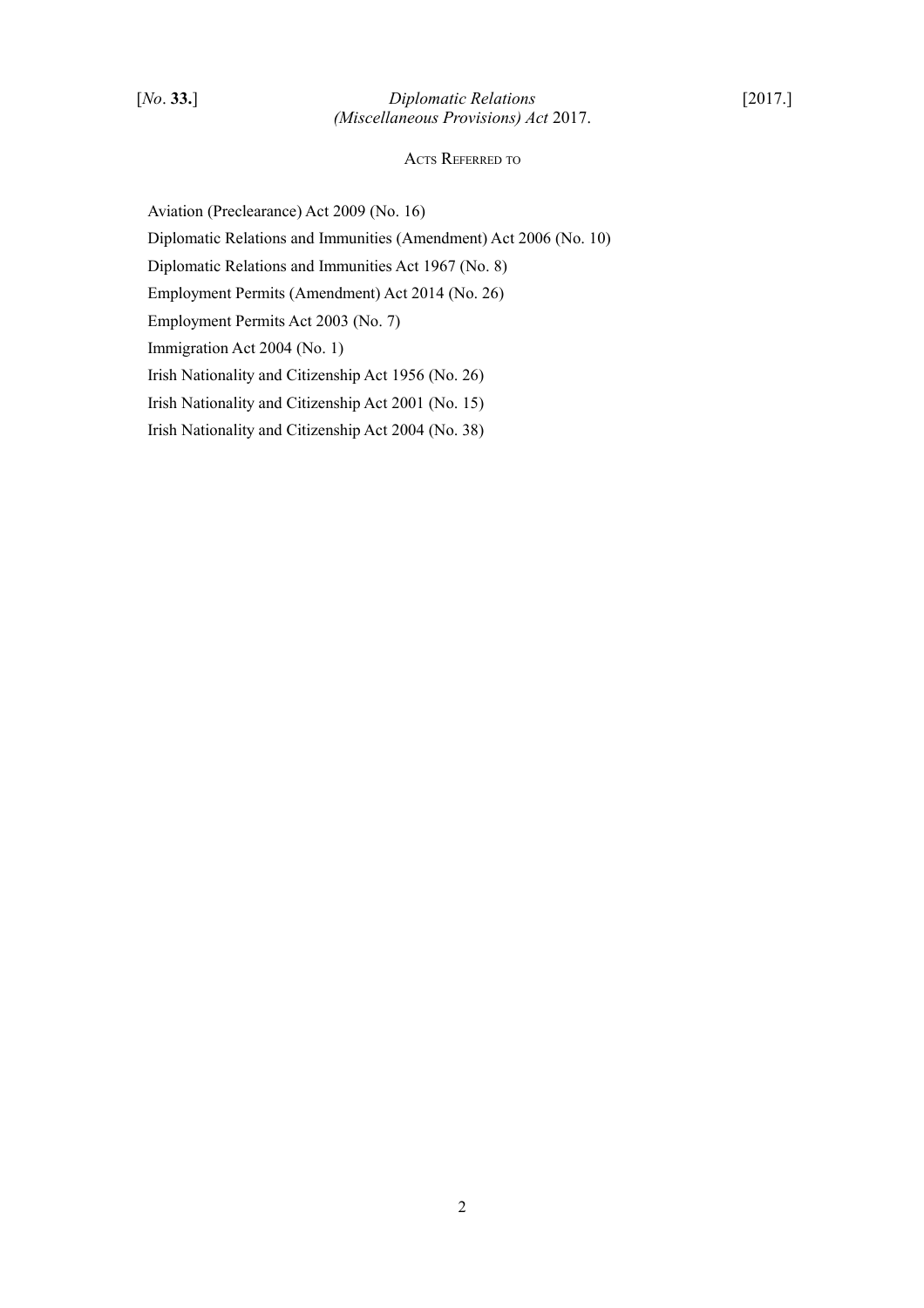

# **DIPLOMATIC RELATIONS (MISCELLANEOUS PROVISIONS) ACT 2017**

An Act to amend the Diplomatic Relations and Immunities Act 1967, the Irish Nationality and Citizenship Act 1956, the Immigration Act 2004 and the Employment Permits Act 2003; and to provide for related matters. [13*th December*, 2017]

# **Be it enacted by the Oireachtas as follows:**

# <span id="page-4-0"></span>PART 1

<span id="page-4-7"></span>PRELIMINARY AND GENERAL

# <span id="page-4-6"></span>**Short title**

**1.** This Act may be cited as the Diplomatic Relations (Miscellaneous Provisions) Act 2017.

# <span id="page-4-5"></span>**Definition**

**2.** In this Act "Act of 1967" means the Diplomatic Relations and Immunities Act 1967.

# <span id="page-4-4"></span>**Repeal**

**3.** Section 49 of the Act of 1967 is repealed.

# <span id="page-4-3"></span>PART 2

<span id="page-4-2"></span>AMENDMENT OF ACT OF 1967

# <span id="page-4-1"></span>**Amendment of section 39 of Act of 1967**

**4.** Section 39 (amended by section 2 of the Diplomatic Relations and Immunities (Amendment) Act 2006) of the Act of 1967 is amended by the insertion of the following definitions: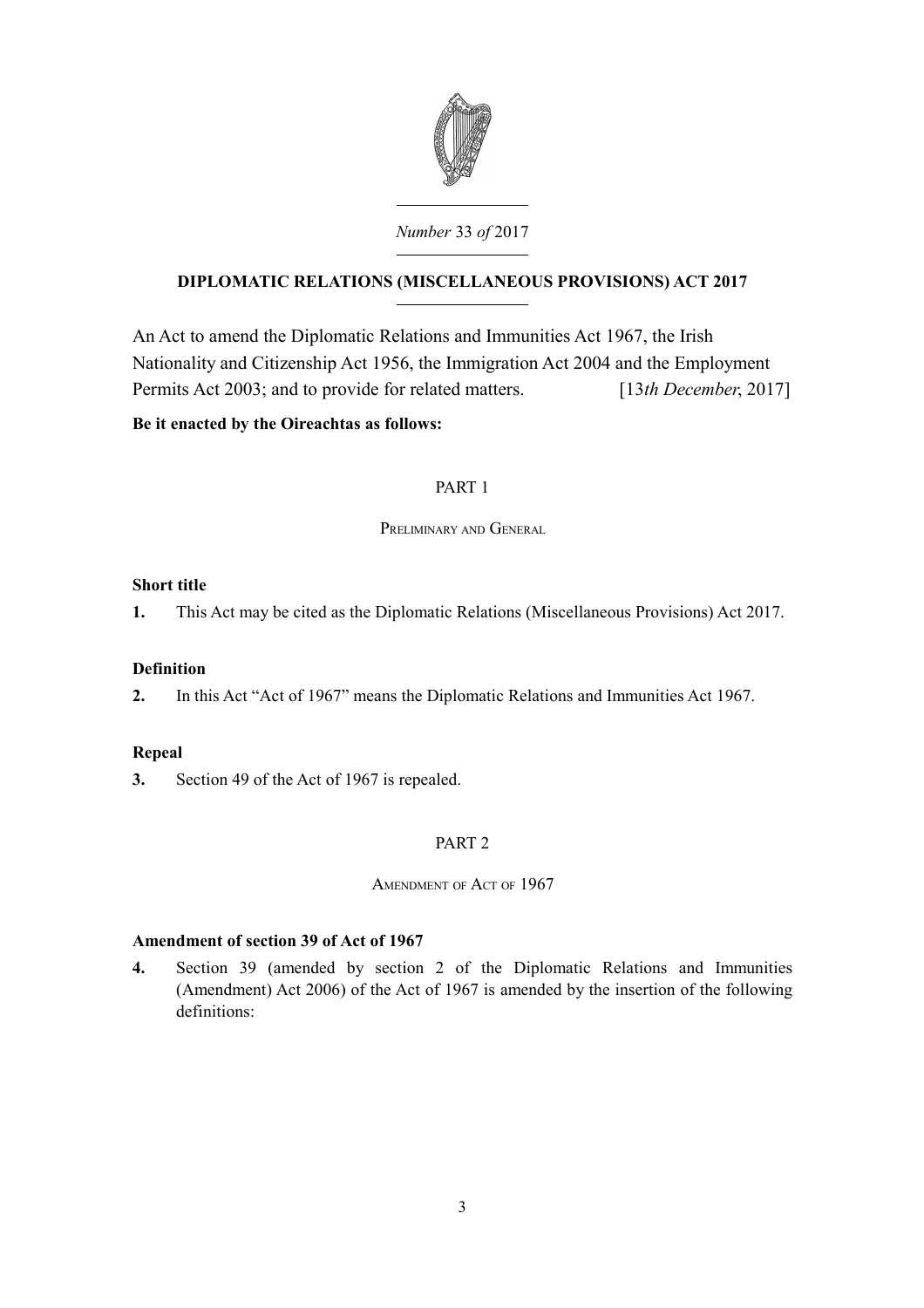### PT.2 S.4 [*No*. **33.**] *Diplomatic Relations* [2017.] *(Miscellaneous Provisions) Act* 2017.

" 'Convention on the Privileges and Immunities of the United Nations' means the General Convention on the Privileges and Immunities of the United Nations adopted by the General Assembly of the United Nations on the 13th day of February, 1946, as set out in the Third Schedule to this Act;

'Convention on the Privileges and Immunities of the Specialised Agencies' means the Convention on the Privileges and Immunities of the Specialised Agencies of the United Nations adopted by the General Assembly of the United Nations on the 21st day of November, 1947, and the Annexes thereto, as set out in the Fourth Schedule to this Act and any annex thereto standing specified in an order under section 17 of this Act;".

#### <span id="page-5-1"></span>**Amendment of section 40 of Act of 1967**

**5.** Section 40 of the Act of 1967 is amended, in subsection (1) (amended by section 3 of the Diplomatic Relations and Immunities (Amendment) Act 2006), by the substitution of "equivalent or having like effect to those conferred upon, or afforded in relation to, sending states, missions or international organisations under the Vienna Convention, the Convention on the Privileges and Immunities of the United Nations, or the Convention on the Privileges and Immunities of the Specialised Agencies or any other international agreement scheduled to this Act," for "(other than inviolability, exemptions, facilities, immunities, privileges or rights not conferred upon, or afforded in relation to, sending states or missions under the Vienna Convention)" and the said subsection (1) as so amended is set out in the Table to this section.

#### TABLE

(1) The Government may by order designate an international organisation, community or body of which the State or the Government is or intends to become a member to be an organisation to which this Part of this Act applies and may, by the order, make provision for the purposes of section 42 of this Act, as respects inviolability, exemptions, facilities, immunities, privileges and rights equivalent or having like effect to those conferred upon, or afforded in relation to, sending states, missions or international organisations under the Vienna Convention, the Convention on the Privileges and Immunities of the United Nations, or the Convention on the Privileges and Immunities of the Specialised Agencies or any other international agreement scheduled to this Act, in relation to the organisation.

# <span id="page-5-0"></span>**Amendment of section 42A of Act of 1967**

- **6.** Section 42A (amended by the Diplomatic Relations and Immunities (Amendment) Act 2006) of the Act of 1967 is amended—
	- (a) in subsection  $(1)$  by—
		- (i) the substitution of "equivalent or having like effect to those conferred upon, or afforded in relation to, sending states, missions or international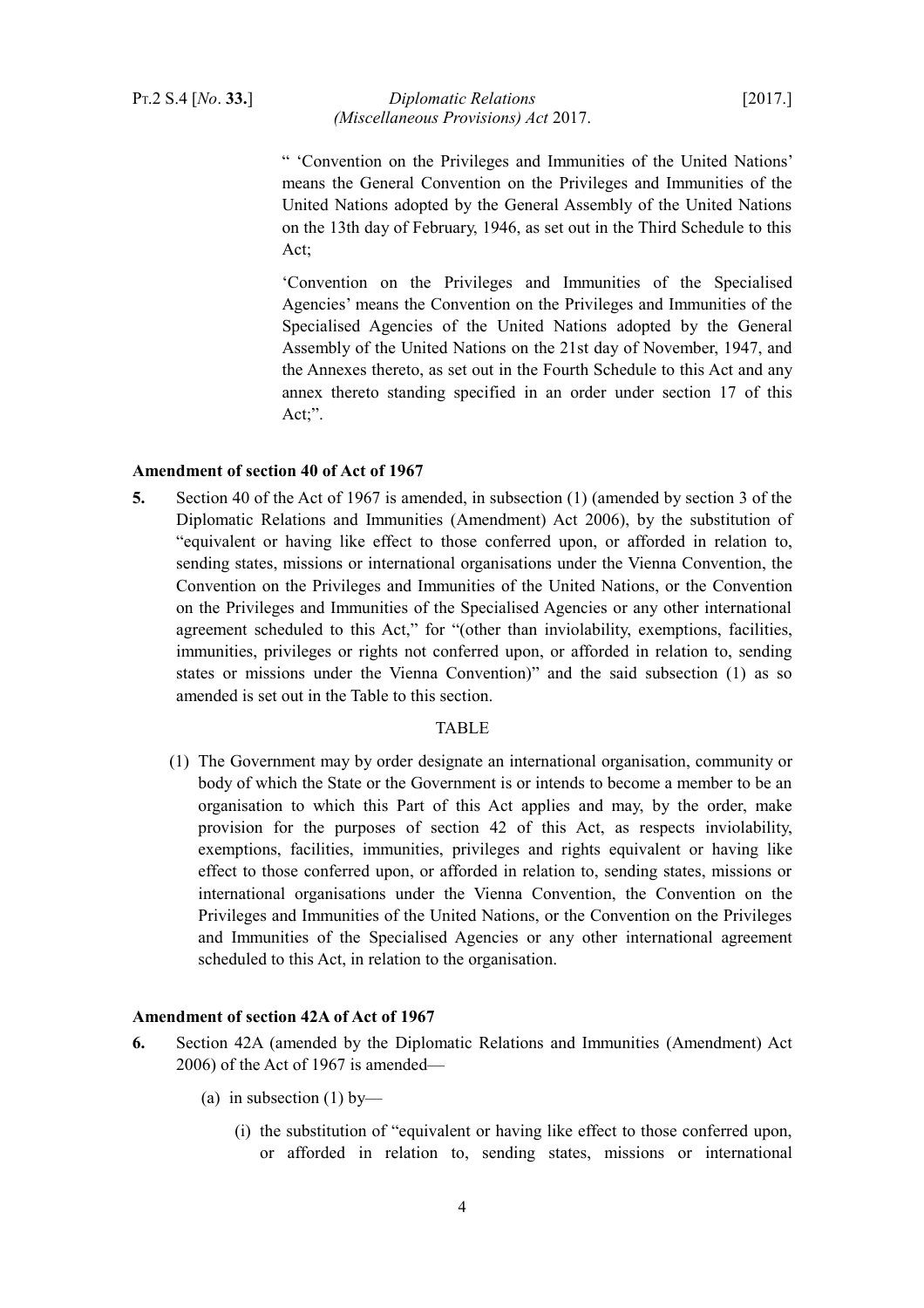## [2017.] *Diplomatic Relations* [*No*. **33.**] PT.2 S.6 *(Miscellaneous Provisions) Act 2017*

organisations under the Vienna Convention, the Convention on the Privileges and Immunities of the United Nations, or the Convention on the Privileges and Immunities of the Specialised Agencies or any other international agreement scheduled to this Act," for "(other than an inviolability, exemptions, facilities, immunities, privileges or rights not conferred upon, or afforded in relation to, sending states or missions under the Vienna Convention)", and

(ii) by the insertion of "or arrangement" after "international agreement", and the said subsection (1) as so amended is set out in the Table to this section,

and

- (b) the insertion of the following subsection after subsection (1):
	- "(1A) Where the Government by order under subsection (1) makes provision to enable the International Committee of the Red Cross to enjoy in the State inviolability, exemptions, facilities, immunities, privileges or rights provided for in relation to the International Committee of the Red Cross by an arrangement into which the State or the Government has entered or intends to enter, such an order may include provision for the confidentiality of communications to and from the International Committee of the Red Cross.".

#### **TABLE**

- (1) The Government may by order make provision to enable—
	- (a) international organisations, communities or bodies, their institutions or organs and their property, and
	- (b) persons,

to have and enjoy in the State any inviolability, exemptions, facilities, immunities, privileges or rights equivalent or having like effect to those conferred upon, or afforded in relation to, sending states, missions or international organisations under the Vienna Convention, the Convention on the Privileges and Immunities of the United Nations, or the Convention on the Privileges and Immunities of the Specialised Agencies or any other international agreement scheduled to this Act provided for in relation to them by an international agreement or arrangement to which the State or the Government is or intends to become a party.

#### <span id="page-6-0"></span>**Amendment of section 43 of Act of 1967**

**7.** Section 43 of the Act of 1967 is amended, in subsection (1) (amended by section 5 of the Diplomatic Relations and Immunities (Amendment) Act 2006), by the substitution of "equivalent or having like effect to those conferred upon, or afforded in relation to, sending states, missions, or international organisations under the Vienna Convention, the Convention on the Privileges and Immunities of the United Nations, or the Convention on the Privileges and Immunities of the Specialised Agencies or any other international agreement scheduled to this Act" for "(other than inviolability, exemptions, facilities,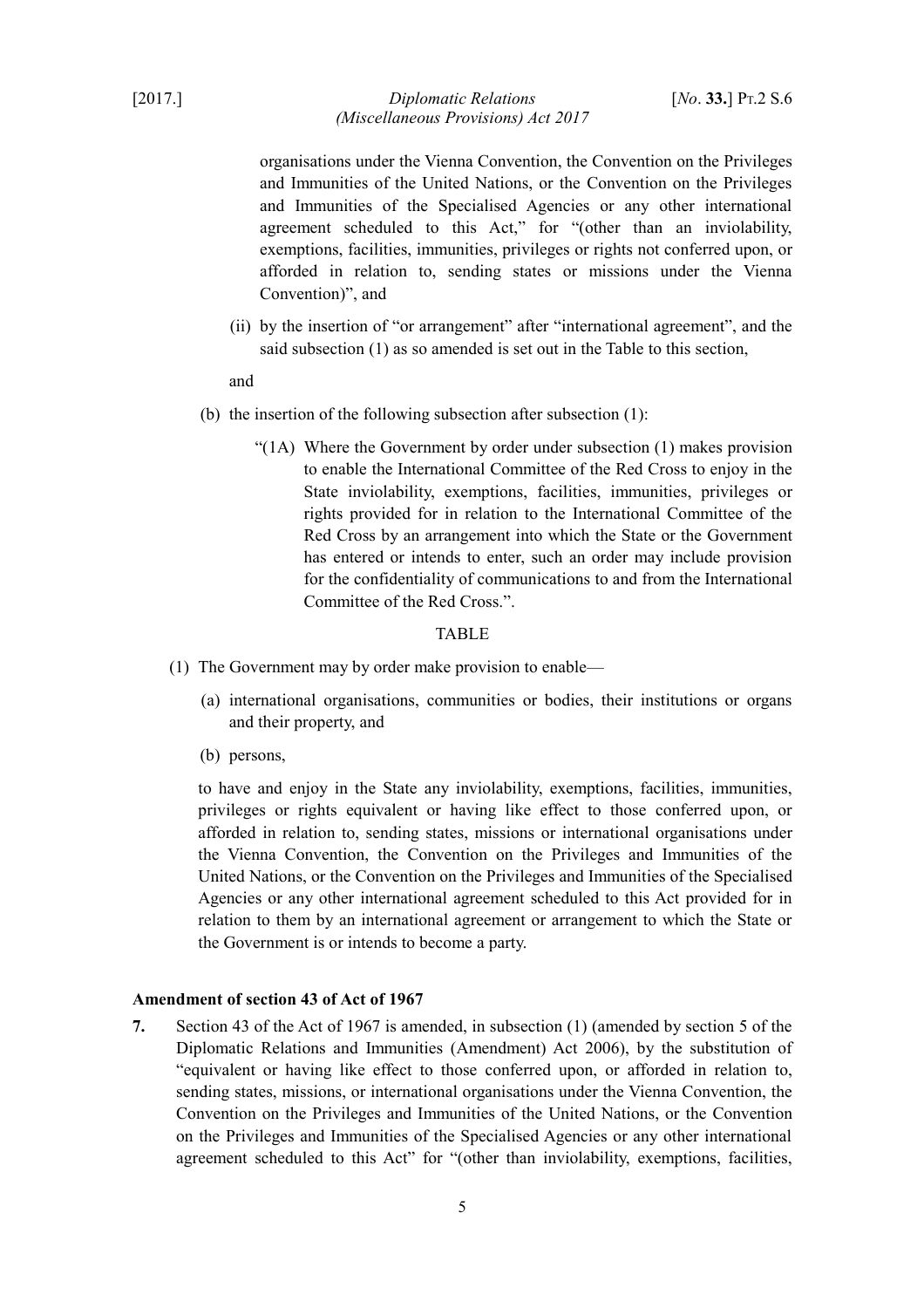immunities, privileges or rights not conferred upon, or afforded in relation to, sending states or missions under the Vienna Convention)", and the said subsection (1) as so amended is set out in the Table to this section.

### **TABLE**

(1) The Government may, as respects an international judicial body or a semi-judicial body established under an agreement to which the State or the Government is or intends to become a party or an arbitration or conciliation board established by or on behalf of or for the purposes of an international organisation to which this Part applies, by order make provision as respects inviolability and exemptions, facilities, immunities, privileges and rights equivalent or having like effect to those conferred upon, or afforded in relation to, sending states, missions, or international organisations under the Vienna Convention, the Convention on the Privileges and Immunities of the United Nations, or the Convention on the Privileges and Immunities of the Specialised Agencies or any other international agreement scheduled to this Act in relation to judges and registrars of the body, persons engaged in appearing as advocates or witnesses before the body or board or in performing duties assigned to them by the body or board and persons who are parties to a suit before the body or board or apply to the body or board in relation to the commencement of a suit or other proceedings before the body or board and their advisers.

#### <span id="page-7-3"></span>**Amendment of section 50 of Act of 1967**

- **8.** Section 50 of the Act of 1967 (amended by section 6 of the Diplomatic Relations and Immunities (Amendment) Act 2006) is amended by substituting the following subsection for subsection (1):
	- "(1) Every order under this Part in force immediately before the passing of the *Diplomatic Relations (Miscellaneous Provisions) Act 2017* shall have statutory effect as if it were an Act of the Oireachtas.".

#### <span id="page-7-2"></span>PART 3

<span id="page-7-1"></span>CITIZENSHIP, IMMIGRATION AND EMPLOYMENT MATTERS

#### <span id="page-7-0"></span>**Amendment of Irish Nationality and Citizenship Act 1956**

- **9.** The Irish Nationality and Citizenship Act 1956 is amended—
	- (a) in section 6, in subsection  $(6)(b)$  (inserted by section  $3(d)$  of the Irish Nationality and Citizenship Act 2004), by the substitution of "a person referred to in section 2(1) or section 2(1A) of the Immigration Act 2004" for "entitled to diplomatic immunity in the State",
	- (b) in section 6A (inserted by section 4 of the Irish Nationality and Citizenship Act 2004), in paragraph  $(e)(ii)$  of subsection  $(2)$ , by the substitution of "a person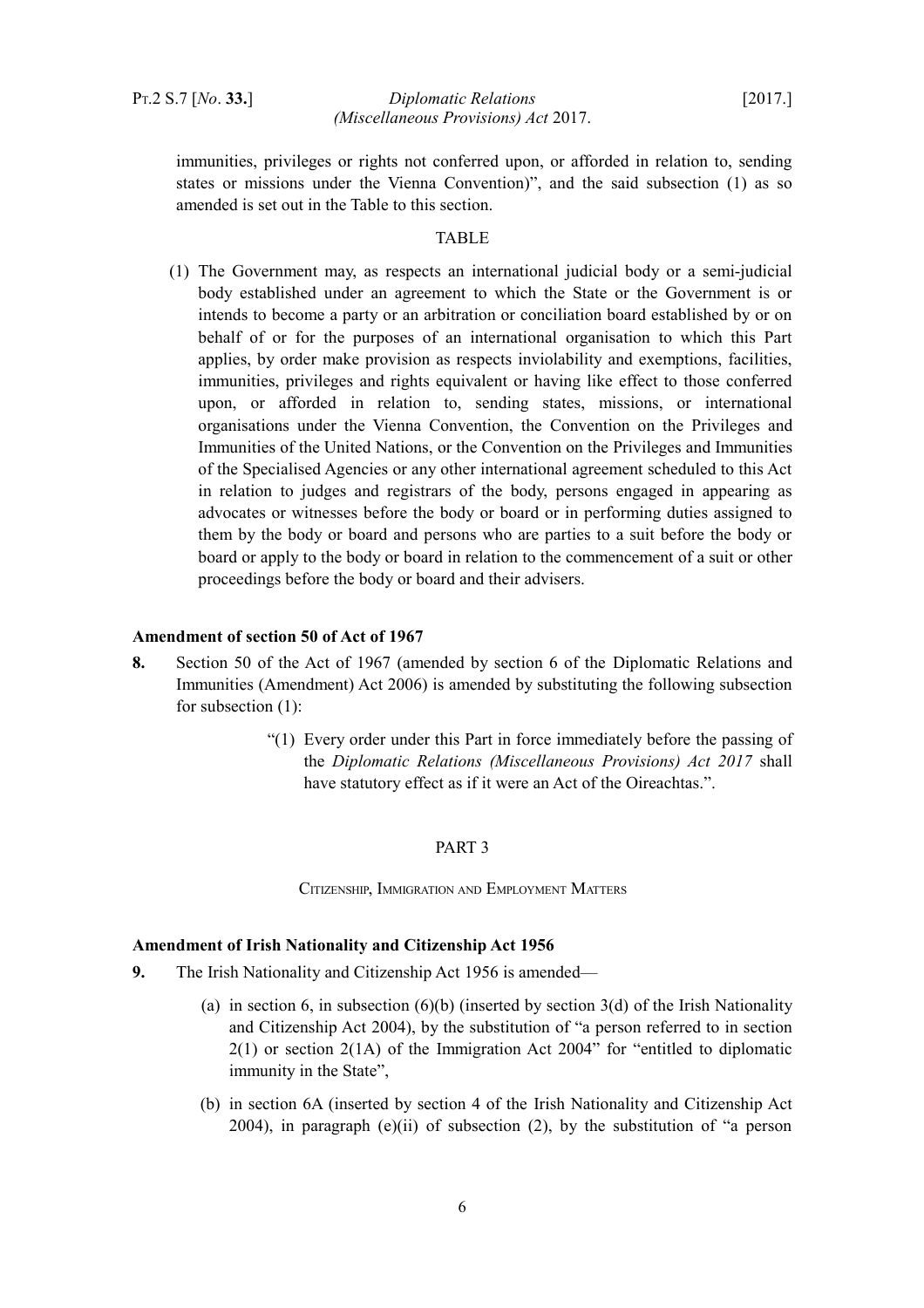[2017.] *Diplomatic Relations* [*No*. **33.**] PT.3 S.9 *(Miscellaneous Provisions) Act 2017*

referred to in section 2(1) or section 2(1A) of the Immigration Act 2004" for "entitled to diplomatic immunity in the State",

- (c) in section 7 (amended by section 3 of the Irish Nationality and Citizenship Act 2001) by the insertion of the following after subsection (3):
	- "(3A) A person to whom paragraph (b) of subsection (3) applies shall be deemed to have been born on the island of Ireland for the purposes of that subsection.",

and

- (d) in section 16A, by the insertion of the following subsection after subsection (3):
	- "(4) Where a person referred to in section  $2(1)$  or  $2(1)$  of the Immigration Act 2004 is resident in the State, such residence shall not be reckonable as a period of residence in the State for the purposes of granting a certificate of naturalisation.".

#### <span id="page-8-0"></span>**Amendment of Immigration Act 2004**

- **10.** Section 2 of the Immigration Act 2004 is amended by the insertion of the following subsection after subsection (1):
	- "(1A) Without prejudice to the generality of subsection (1), this Act shall not apply to the following persons:
		- (a) a member of the mission as defined in Article 1 of the Vienna Convention on Diplomatic Relations done at Vienna on the 18th day of April, 1961, as set out in the First Schedule to the Diplomatic Relations and Immunities Act 1967, and a person who is a member of the family and forms part of the household of such a member,
		- (b) a private servant as defined in Article 1 of the Vienna Convention on Diplomatic Relations done at Vienna on the 18th day of April, 1961, as set out in the First Schedule to the Diplomatic Relations and Immunities Act 1967, and a person who is a member of the family and forms part of the household of a private servant,
		- (c) a member of the consular post where that post is headed by a career consular officer, as defined in Article 1 of the Vienna Convention on Consular Relations done at Vienna on the 24th day of April, 1963, as set out in the Second Schedule to the Diplomatic Relations and Immunities Act 1967, and a person who is a member of the family and forms part of the household of such a member,
		- (d) a member of the private staff as defined in Article 1 of the Vienna Convention on Consular Relations done at Vienna on the 24th day of April, 1963, as set out in the Second Schedule to the Diplomatic